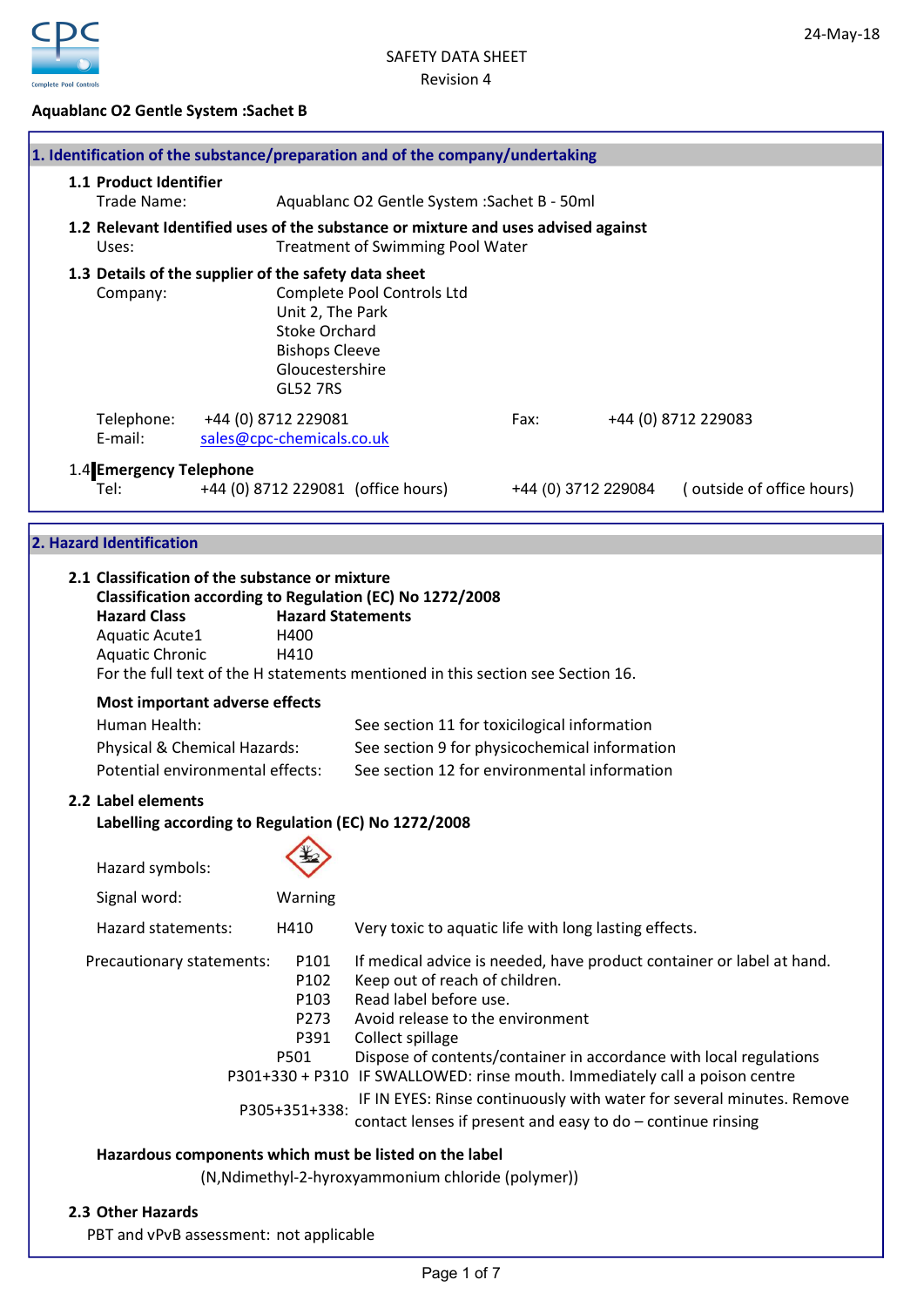# Trade Name: Aquablanc O2 Gentle System: Sachet B - 50ml

# 3. Composition/information on ingredients

**3.1 Mixture**<br>Chemical nature:

Mixture of substances listed below with non - hazardous additions.

# Chemical Name

25988-97-0 Polymer of N-Methylmethanamine (EINECS 204-697-4 with (chloromethyl)-oxirane (EINECS 203-439- 8) / Polymeric quaternary ammonium chloride

# 4. First Aid measures

# 4.1 Description of first aid measures

| Take off all contaminated clothing immediately                                                                                                                                              |
|---------------------------------------------------------------------------------------------------------------------------------------------------------------------------------------------|
| In case of accident by inhalation; remove casualty to fresh air and keep at rest. If<br>breathing is irregular or stopped, administer artificial respiration. Call a doctor<br>immediately. |
| Wash off immediately with plenty of soap & water. Seek medical advice                                                                                                                       |
| Rinse immediately with plenty of water, also under eyelids for at least 15 minutes.<br>Remove contact lenses. Call a doctor immediately                                                     |
| Clean mouth with water and drink plenty of water. Never give anything by mouth to<br>an unconscious person. Call for a doctor immediately                                                   |
| Symptoms of poisoning may even occur after several hours; therefore medical<br>observation for at least 48 hours after the accident.                                                        |
|                                                                                                                                                                                             |

4.2 Most important symptoms and effects, both acute and delayed Symptoms & effects: No further information

4.3 Indication of immediate medical attention and special treatment needed Treatment No information available

# 5. Fire fighting measures

| 5.1 Extinguishing media:<br>Suitable media:<br>Unsuitable media: | Water spray: Foam: Fire - extinguishing Powder: Carbon dioxide<br>Water with full jet                                                                      |
|------------------------------------------------------------------|------------------------------------------------------------------------------------------------------------------------------------------------------------|
|                                                                  | 5.2 Special hazards arising from the substance or mixture                                                                                                  |
| Specific Hazards:                                                | Fire may cause evolution of Carbon monoxide (CO) and Nitrogen oxides (NOx)                                                                                 |
| 5.3 Advice for fire-fighters                                     |                                                                                                                                                            |
| Protective equipment:                                            | Fire-fighters should wear full protective clothing and self-contained breathing<br>apparatus (SCBA).<br>Do not inhale explosion gases or combustion gases. |
| Further Information:                                             | Cool endangered receptacles with water spray.<br>Dispose of fire debris and contaminated fire fighting water in accordance with official<br>regulations.   |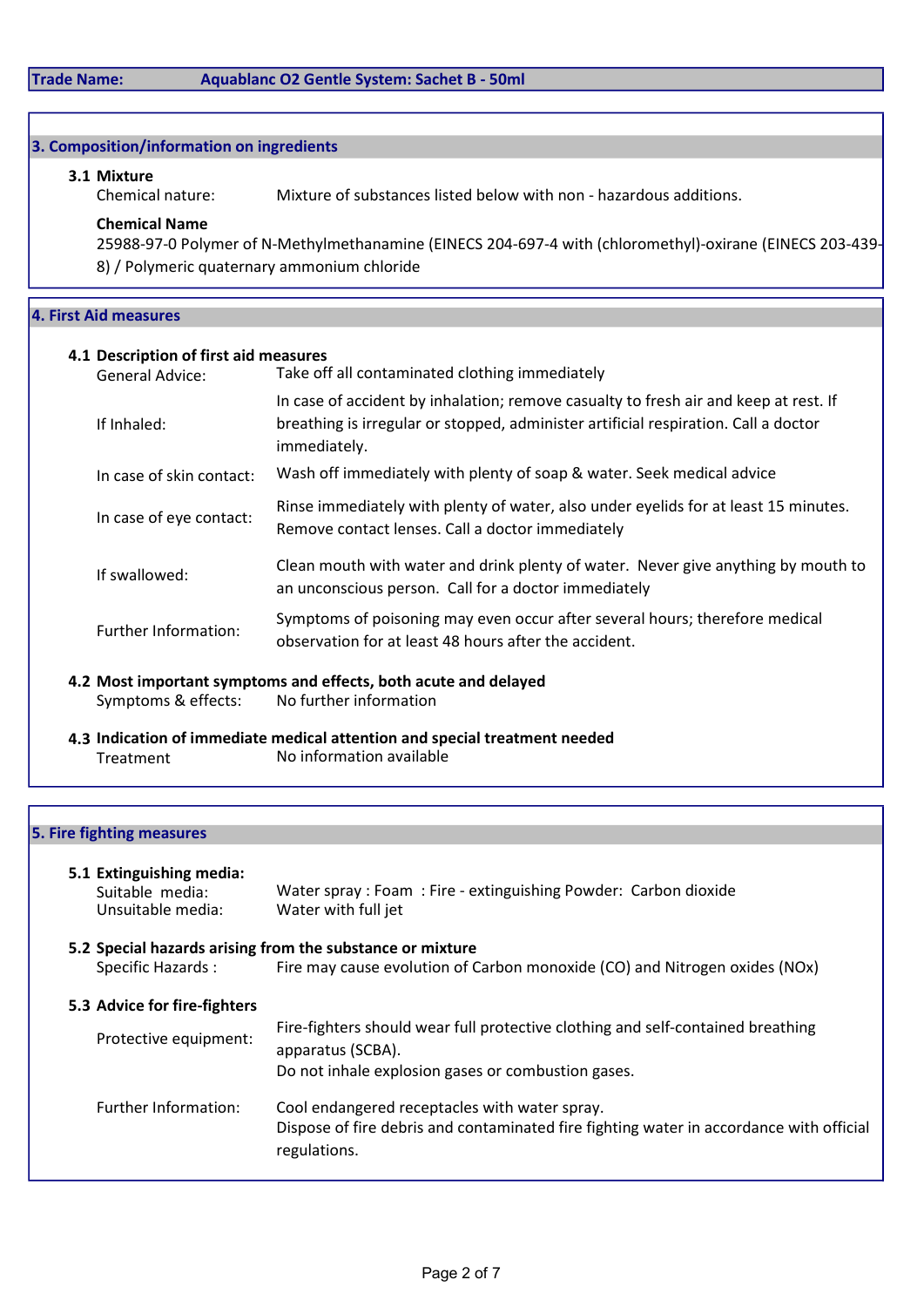| <b>Trade Name:</b> |  |  |
|--------------------|--|--|
|                    |  |  |

| 6. Accidental release Measures       |                                                                                                                                                                                   |
|--------------------------------------|-----------------------------------------------------------------------------------------------------------------------------------------------------------------------------------|
|                                      | 6.1 Personal precautions, protective equipment and emergency procedures                                                                                                           |
| <b>Personal Precautions:</b>         | Keep people at a distance and stay on the windward side.<br>Particular danger of slipping on leaked/spilled product.<br>Wear protective equipment. Keep unprotected persons away. |
| <b>6.2 Environmental precautions</b> |                                                                                                                                                                                   |
|                                      | Environmental precautions: Do not allow product to reach sewage system or any water course.<br>Dilute with plenty of water.                                                       |
|                                      | Inform respective authorities in case of seepage into water course or sewage system.                                                                                              |
|                                      | 6.3 Methods and materials for containment and cleaning up                                                                                                                         |
| Cleaning up:<br>Further Information: | Absorb with liquid-binding material (sand, diatomite, acid binders, universal binders,<br>Treat recovered material as described in section 13.                                    |
| 6.4 Reference to other sections      | See Section 1 for emergency contact information<br>See Section 8 for information on Personal protective equipment<br>See section 13 for waste treatment information               |
| 7. Handling and storage              |                                                                                                                                                                                   |

# 7.1 Precautions for safe handling

Advice on safe handling: Keep receptacle tightly closed. Keep away from heat and direct sunlight.

|                   | Keep away from food, drink and animal feeding stuffs. Smoking, eating and drinking |
|-------------------|------------------------------------------------------------------------------------|
| Hygiene measures: | should be prohibited in the application area. Wash hands before breaks and at the  |
|                   | end of the work day. Take off all contaminated clothing immediately. Provide       |
|                   | adequate ventilation. Avoid contact with the skin and eyes.                        |

7.2 Conditions for safe storage, including any incompatibilities. Requirements for storage: Store only in the original receptacle. Prevent any seepage into the ground.

| Fire and explosion: | No further information available |
|---------------------|----------------------------------|
|                     |                                  |

| Further information: | Protect from frost, heat and direct sunlight. | Keep container tightly sealed. |
|----------------------|-----------------------------------------------|--------------------------------|
| Common storage:      | Store away from flammable substances          |                                |
| Storage Temperature: | No further information available              |                                |
| Storage class        | 12                                            |                                |

# 7.3 Specific end uses

Specific use(s) No information available

| 8. Exposure control/personal protection              |                                                                                                                                                              |
|------------------------------------------------------|--------------------------------------------------------------------------------------------------------------------------------------------------------------|
| 8.1 Control parameters                               | No value assigned for this product                                                                                                                           |
| 8.2 Exposure controls<br><b>Engineering measures</b> | Refer to protective measures listed in sections 7 and 8                                                                                                      |
| Respiratory protection                               | Not required                                                                                                                                                 |
| Material Rubber<br>Unsuitable: Leather               | Hand protection Wear protective gloves. The selected protective gloves have to satisfy the<br>specifications of EU Directive 89/686/EEC and standard EN 374. |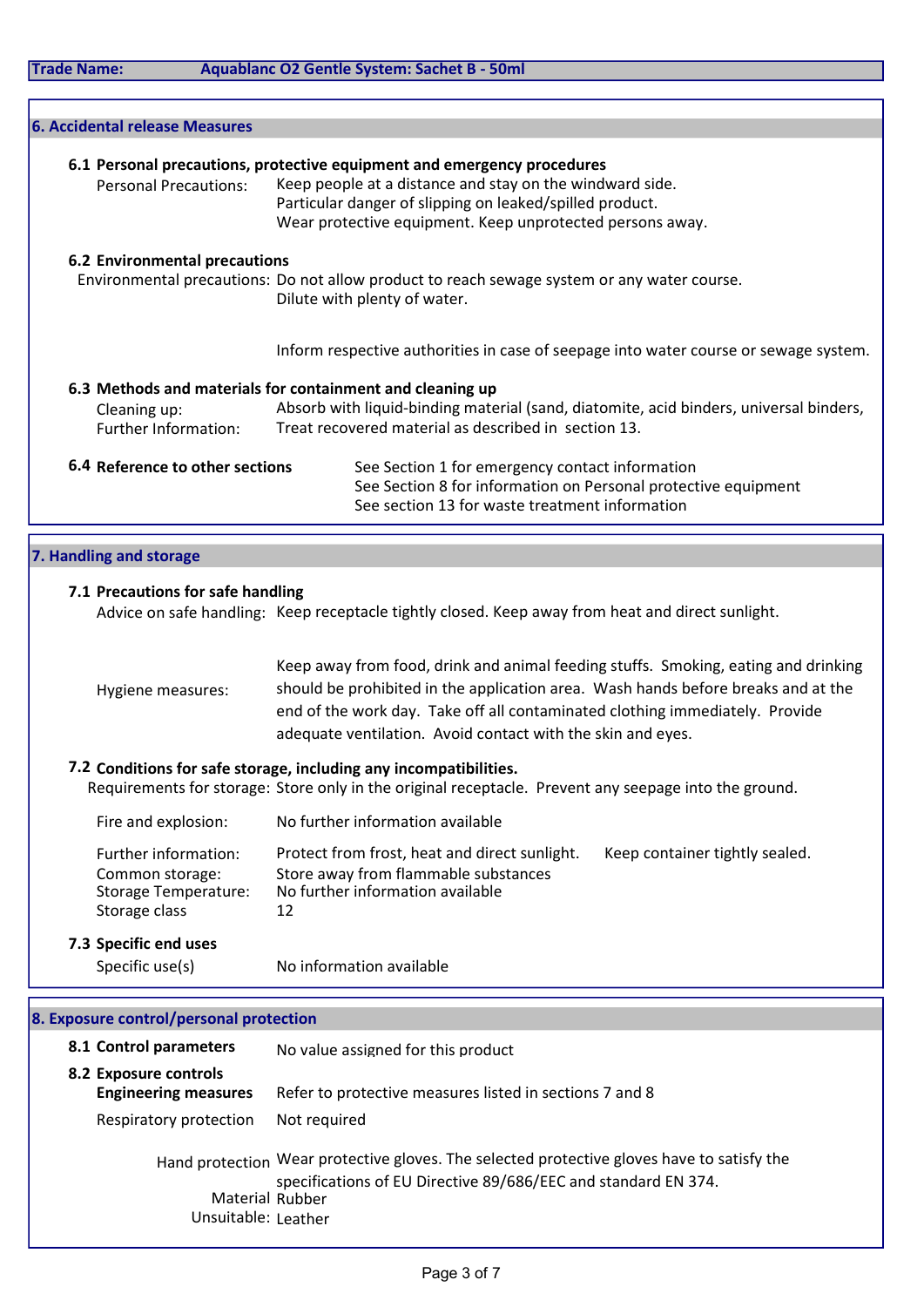# 8. Exposure control/personal protection

#### 8.2 Exposure controls

#### Personal protective equipment

Eye protection: Wear safety goggles approved to standard EN 166. Ensure eyewash station available

Skin and body protection: Impervious protective clothing

#### Environmental exposure controls

General advice: Do not flush into surface water or sanitary sewer systems Avoid subsoil penetration If the product contaminates rivers and lakes or drains inform authorities.

#### 9. Physical and chemical properties

### 9.1 Information on basic physical and chemical properties

Form: Example 2012 12:00 12:00 12:00 12:00 12:00 12:00 12:00 12:00 12:00 12:00 12:00 12:00 12:00 12:00 12:00 12:00 12:00 12:00 12:00 12:00 12:00 12:00 12:00 12:00 12:00 12:00 12:00 12:00 12:00 12:00 12:00 12:00 12:00 12:00 Colour: Green Odour: Characteristic Odour Threshold: Not determined pH @ 20 $^{\circ}$ C: 6.4 - 7.8<br>
Melting point: ca. 0 $^{\circ}$ C Melting point: Boiling point: 100°C<br>Self igniting: 100°C<br>Produ Density  $\omega$  20<sup>o</sup>C: 1.12 g/cm<sup>3</sup> Vapour Pressure  $@$  20 $°C$ : 23 hPa Water solubility: The Contract of the Contract of Tully miscible Partition coeffcient:n-octanol/water: -3,13  $I$ gnition temperature:  $100^{\circ}$ C

Product is not self igniting. Explosive properties: Product does not present an explosion hazard

Solvent content: Organic solvents: 0.00% VOC (EC) 0.00%

**9.2 Other Information** No further relevant information available

# 10.1 Reactivity Reactivity No information available 10.2 Chemical stability Chemical stability No decomposition if used according to specifications. 10.3 Possibility of hazardous reactions Hazardous reactions: No dangerous reactions known. 10.4 Conditions to avoid Conditions to avoid No further relevant information available. 10.5 Incompatible materials Materials to avoid No further relevant information available. 10. Stability and reactivity

# 10.6 Hazardous decomposition products

Haz. Decomp. products: No dangerous decomposition products known.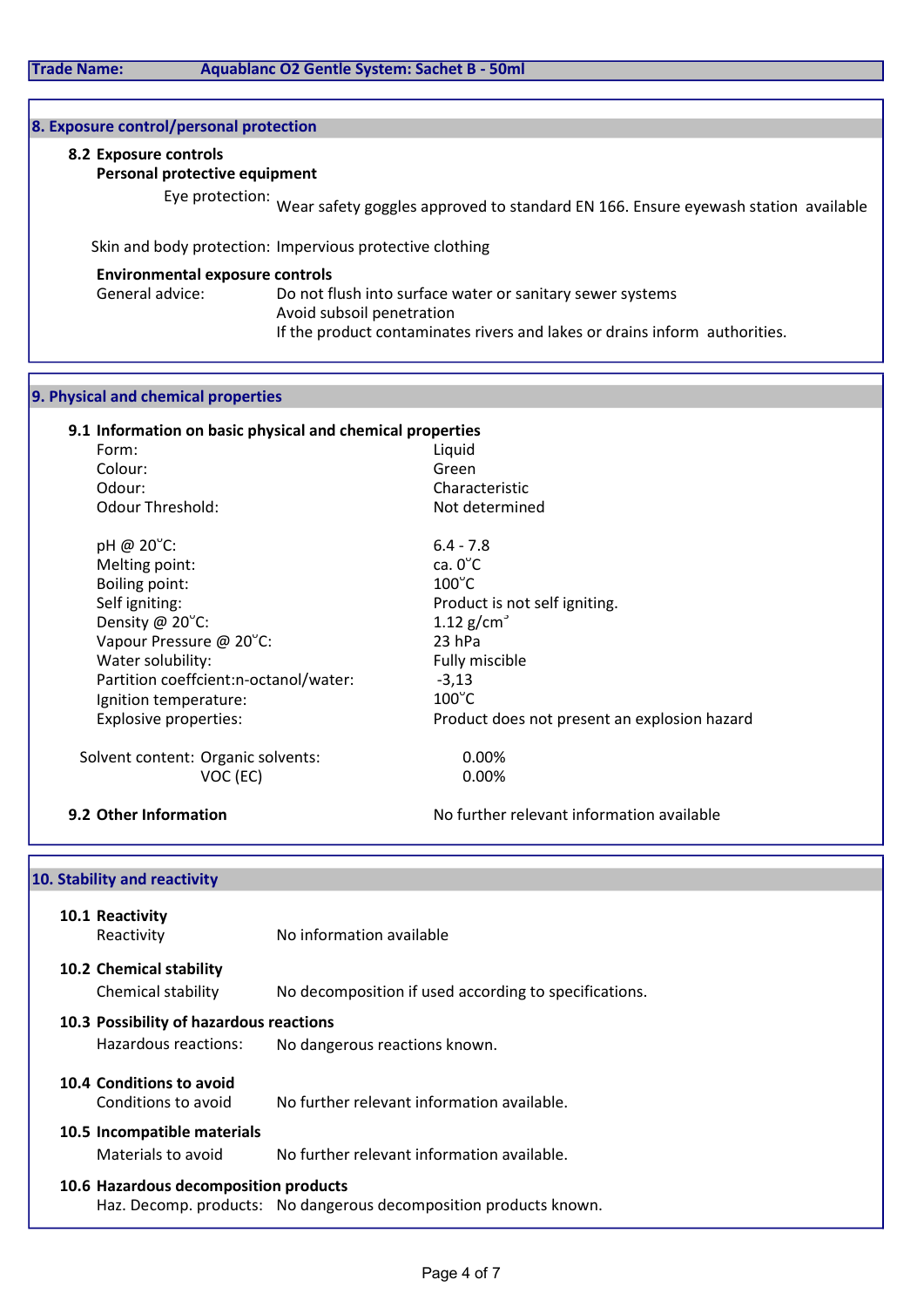#### Trade Name: Aquablanc O2 Gentle System: Sachet B - 50ml

#### 11. Toxilogical Information

# 11.1 Information on toxilogical effects LD/LC50 values relevant for classification: Acute Toxicity

25988-97-0 Polymer of N-Methylmethanamine (EINECS 204-697-4 with (chloromethyl)-oxirane (EINECS 203-439-

|        |      | 8) / Polymeric quaternary ammonium chloride |        |
|--------|------|---------------------------------------------|--------|
| Oral   | LD50 | $1,672$ mg/kg                               | rat    |
| Dermal | LD50 | > 2000 mg/kg                                | rabbit |

#### Primary irritant effect:

on the skin: No irritant effect on the eye: No irritant effect

Sensitization: No sensitizing effects known. Chronic toxicity No information available Carcinogenicity No information available Mutagenicity No information available

### 12. Ecological Information

#### 12.1 Toxicity

## Aquatic Toxicity:

25988-97-0 Polymer of N-Methylmethanamine (EINECS 204-697-4 with (chloromethyl)-oxirane (EINECS 203-439- 8) / Polymeric quaternary ammonium chloride

| EC50   | $0.14$ mg/l        | (daphnia)                                 |
|--------|--------------------|-------------------------------------------|
| LC50   | $0.077$ mg/l       | (Oncorhynchus mykiss (Regenbogenforelle)) |
| EC50   | $0.09$ mg/l        | (Selenastrum capricornutum (Grünalge))    |
| Remark | very toxic to fish |                                           |

#### 12.2 Persistence and degradability

Persistence No further relevant information available. Degradability Easily biodegradable

# 12.3 Bioaccumlative potential

Bioaccumlative potential No information available

#### 12.4 Mobility in soil

Mobility in soil No further relevant information available.

# **12.5 Results of PBT and PvB assessment**<br>PBT and PvB **Mot annlig**

Not applicable

#### Notes:

Must not reach sewage water or drainage ditch undiluted or unneutralized. Danger to drinking water if even extremely small quantities leak into the ground. Also poisonous for fish and plankton in water bodies. Very toxic for aquatic organisms Do not allow undiluted product or large quantities of it to reach ground water, water course or sewage system. Water hazard class 3 (German Regulation) (Self-assessment): extremely hazardous for water

12.6 Other adverse effects No further relevant information available.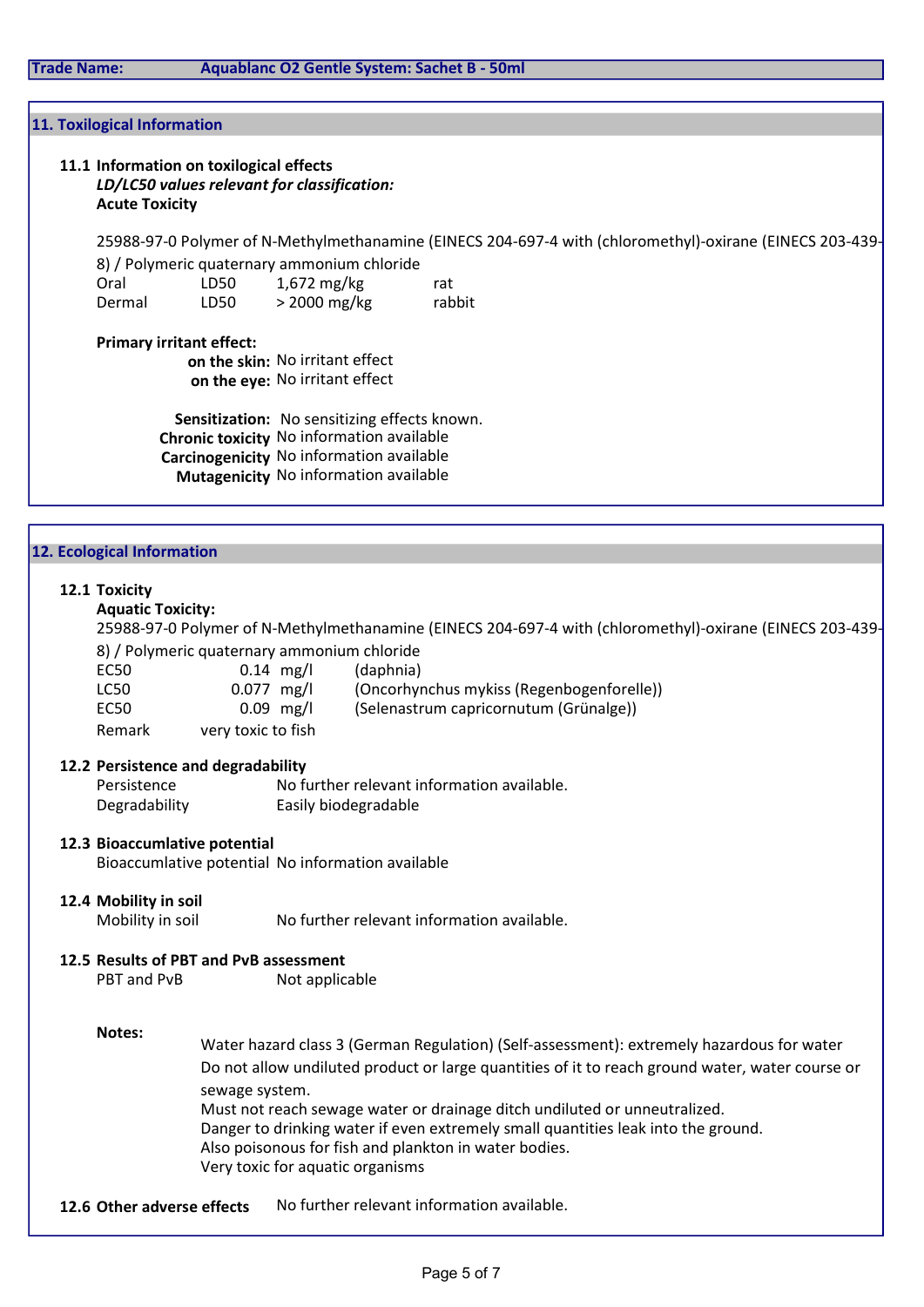#### 13. Disposal Considerations

#### 13.1 Waste treatment methods

-Disposal should be in accordance with local, state or national legislation -Do not reuse empty containers without commercial cleaning or reconditioning -Do not discharge into drains or the environment ,dispose to an authorised waste collection point

#### Classification

Waste Codes in accordance with the European Waste catalogue (EWC) are origin-defined. Since this product is used in several industries, no Waste Code can be provided by the supplier. The Waste Code should be determined in arrangement with your waste disposal partner or the responsible authority

| 14. Transport Information         |                                                                                                                            |
|-----------------------------------|----------------------------------------------------------------------------------------------------------------------------|
| 14.1 UN Number                    | <b>UN3082</b>                                                                                                              |
| 14.2 Proper shipping name         | ENVIRONMENTALLY HAZARDOUS SUBSTANCE, LIQUID, N.O.S.<br>(N, Ndimethyl-2-hyroxyammonium chloride (polymer)) MARINE POLLUTANT |
| 14.3 Transport hazard class(es)   |                                                                                                                            |
|                                   | Class 9 Miscellaneous dangerous substances and articles.                                                                   |
| Hazard label                      | 80                                                                                                                         |
| <b>Excepted quantities</b>        | F <sub>1</sub>                                                                                                             |
| <b>Transport Category</b>         | 3                                                                                                                          |
| Special marking Fish and Tree     |                                                                                                                            |
| LO.                               | 5 litres                                                                                                                   |
|                                   | EMS No F-A, S-F                                                                                                            |
| 14.4 Packaging Group              | $\mathbf{III}$                                                                                                             |
| 14.5 Environmental hazards        |                                                                                                                            |
| Environmentally Hazardous Yes     |                                                                                                                            |
| Marine Pollutant Yes              |                                                                                                                            |
| 14.6 Special precautions for user | No further information available                                                                                           |
|                                   | 14.7 Transport in bulk according to Annex II of MARPOL 73/78 and the IBC Code<br>No further information available          |

# 15. Regulatory information

15.1 Safety, health and environmental regulations/legislation specific for this substance or mixture.

## 15.2 Chemical Safety Assessment

A Chemical Safety Assessment has not been carried out.